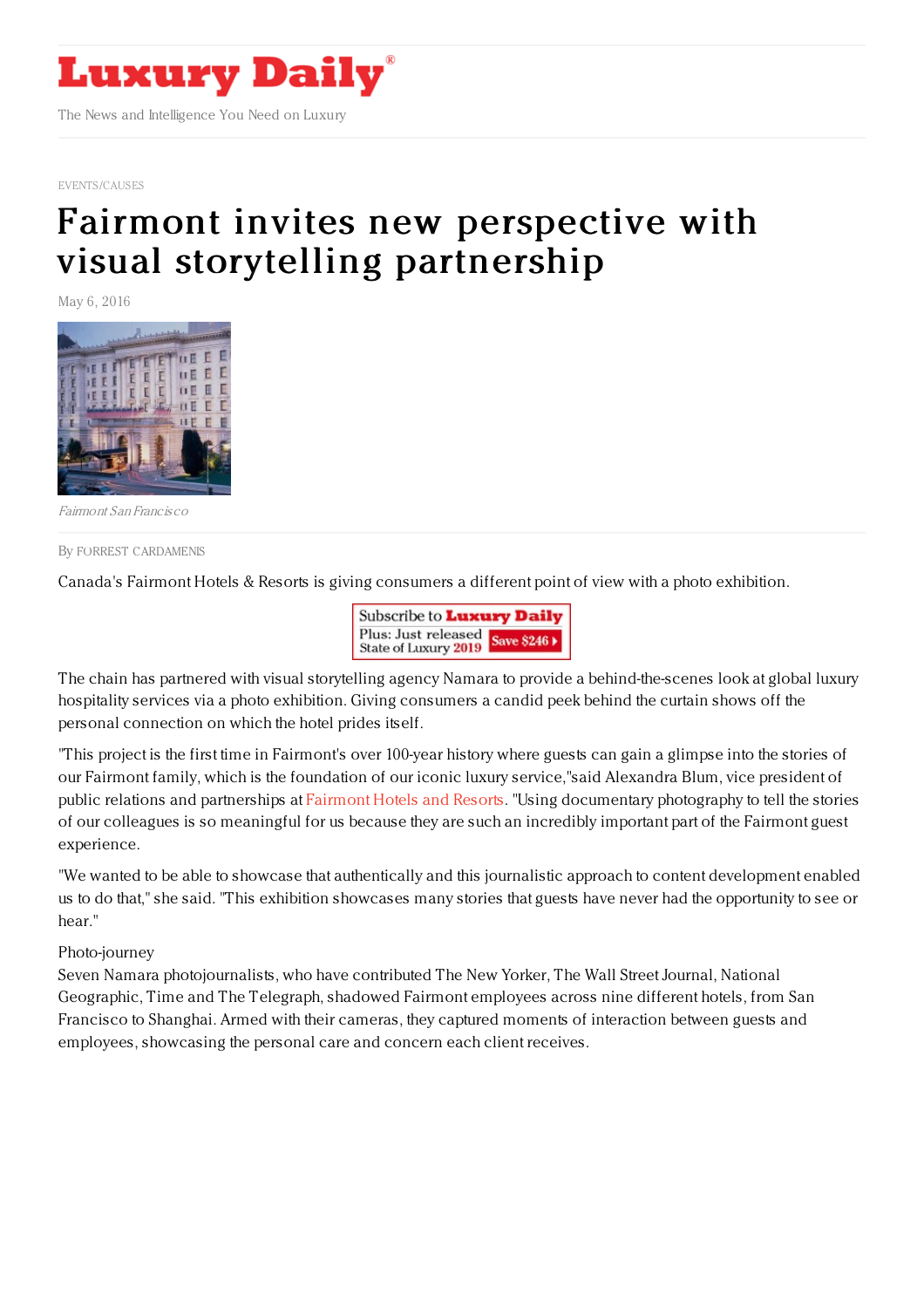

This project is the first time that Fairmont, which was founded in 1907, has offered consumers a behind-the-scenes look at its business.

Fairmont's recently commissioned insights report found that guests value the hotel for its personnel, citing it as a highlight and an incentive to return (see [story](https://www.luxurydaily.com/travelers-interested-in-history-and-culture-of-locale-fairmont/)). Showcasing those moments between guest and employee is therefore a logical brand element to highlight.

""It was great to work on such a large-scale project with Fairmont. My subjects were very proud to be involved and very proud to be part of the Fairmont team," said Dominic Nahr, one of the award-winning photojournalists involved in the project, in a statement. "This approach to creating content not only gives companies a unique viewpoint from which to tell their stories, but it also helps to fund the artistry that each of us does on a personal level."



# Fairmont Lake Louise

Additionally, working with independent storytellers to highlight the brand's customer service gives the initiative an authenticity and subtlety that will make it more likely to resonate with consumers who are unfamiliar with the Fairmont brand.

A selection of the photos will be on view at the Contact Photography Festival at the Murray Building in Toronto through May 20. Namara and the photojournalists in the project independently curated the exhibit.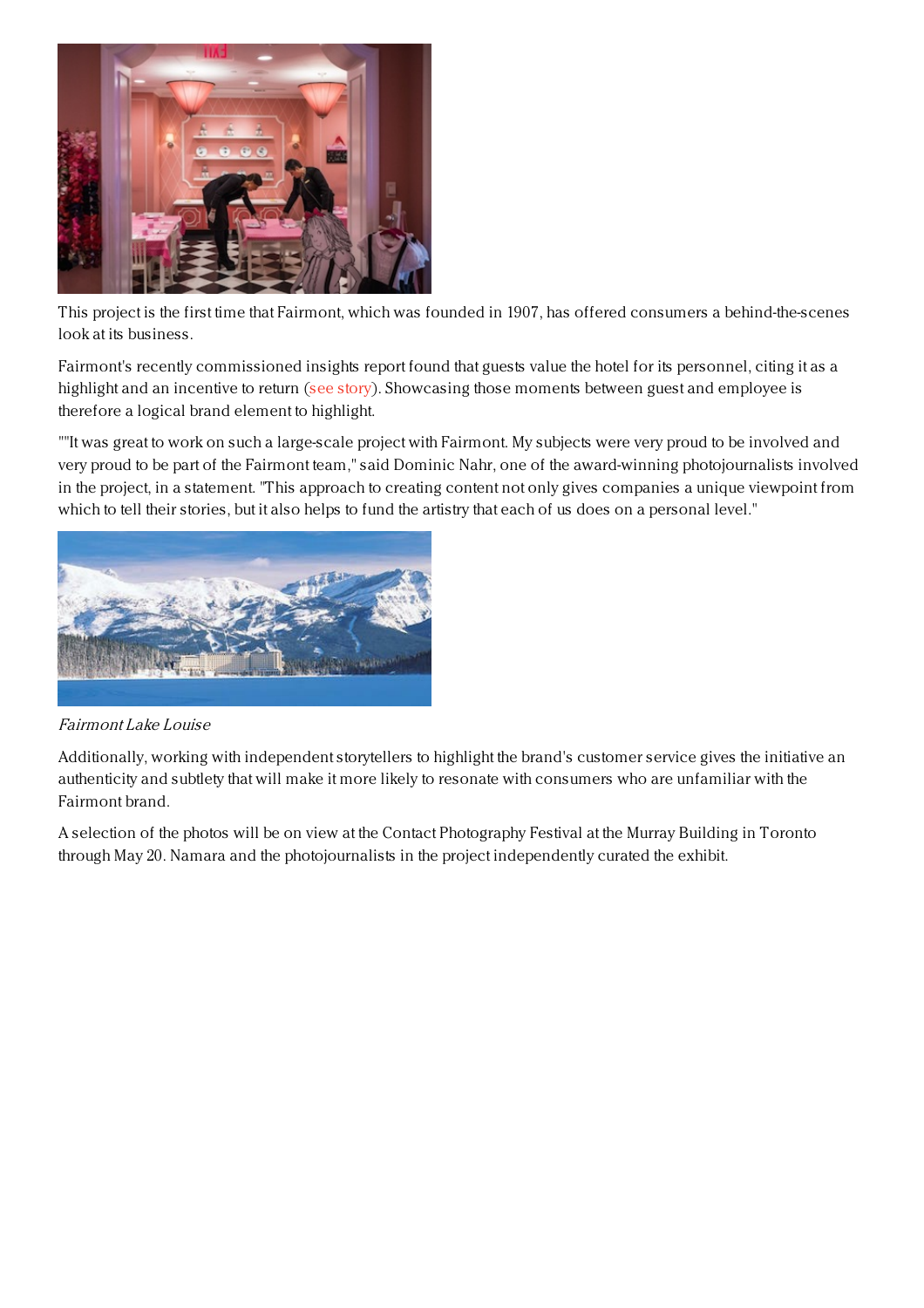

## Fairmont Istanbul

At the exhibit's conclusion, a digital version will be presented at fairmontmoments.com, where consumers can share and interact with the exhibit. Opting for a photo exhibition will help ensure the brand imparts its values on a new subset of consumers.

## New storytellers

Realizing that consumers want to hear about brand from independent parties, brands have embraced the opportunity to allow outsiders to tell their stories.

Recently, Italian fashion label Gucci provided an inside look at its latest advertising photo shoot by handing its Snapchat over to the campaign's star, actor and musician Jared Leto.

As a form of instant gratification for fans, the label announced Mr. Leto as the new face of its Gucci Guilty fragrance Dec. 11 and then immediately handed its Snapchat account over to the celebrity to document his perspective from the set. When campaign spokesmodels take on more of a role while promoting a particular brand, it lends a more authentic tone to collaborations (see [story](https://www.luxurydaily.com/gucci-hands-snapchat-over-to-creative-pioneer-jared-leto/)).

Other hotels have embraced photography's insurgent popularity in other ways.

For example, Mandarin Oriental, New York is spotlighting the panoramic views of Manhattan accessible from its hotel through a social media campaign.

The property has tapped photographer Alice Gao as the guest curator of #MyViewYork, as she documents classic New York scenes with her unique perspective. With the rise of visual social media, travelers are more focused on getting the perfect sharable shots, making the photogenic properties of a hotel a key selling point (see [story](https://www.luxurydaily.com/mandarin-oriental-taps-photographer-to-capture-new-york-with-fresh-eyes/)).

"This project is about our colleagues and their dedication to delivering genuine, memorable service," Ms. Blum said. "A key theme that emerged for all the photographers as they visited our hotels around the world was how incredibly passionate and devoted our colleagues are to the brand and to our guests.

"It is hard to describe the connection that Fairmont colleagues have with their work and this project was the first time that we have been able to come close to telling that story in an impactful way," she said.

"Our first Luxury Insights Report found that guests have a genuine connection to our colleagues and often describe